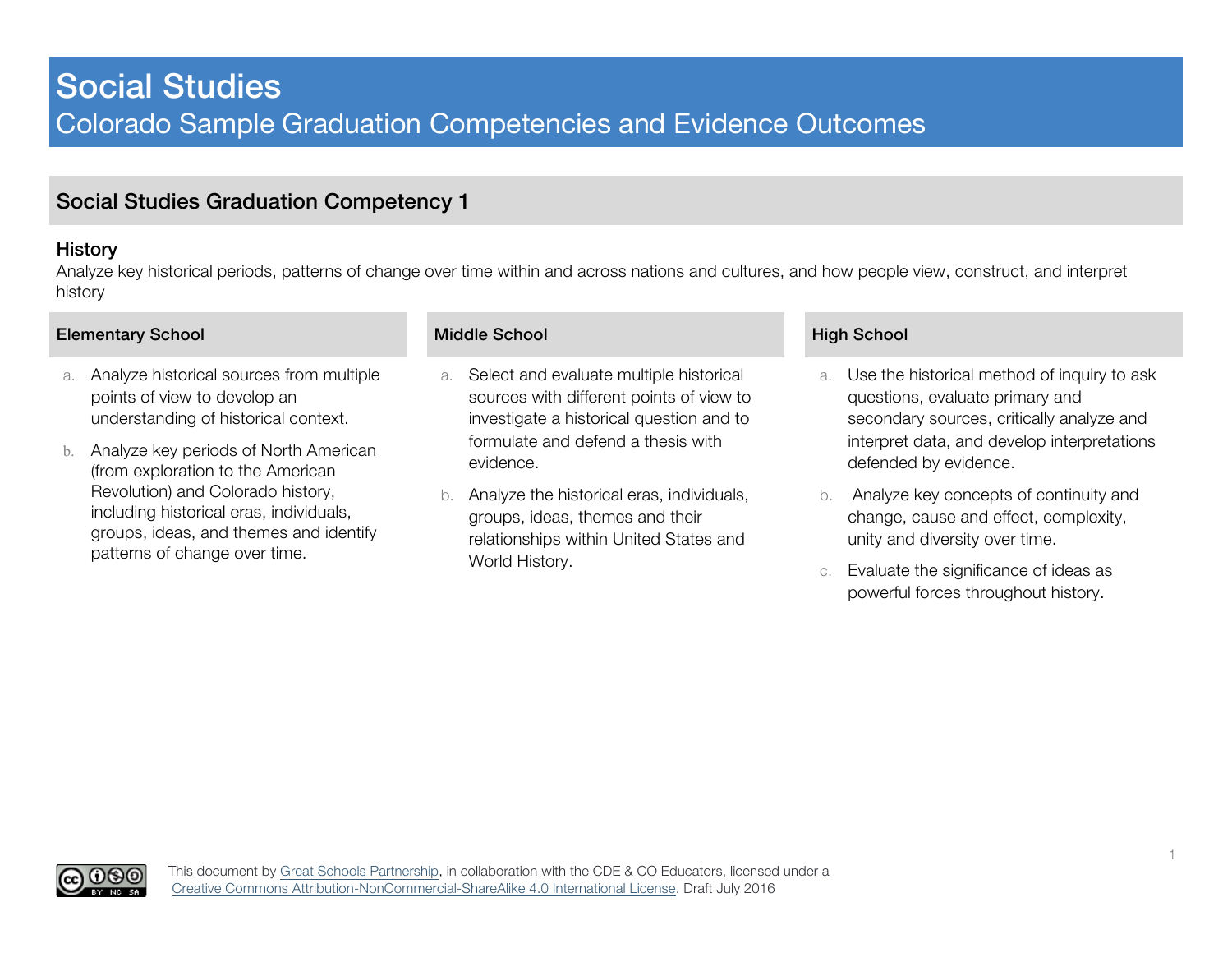### Geography

Examine places and regions and the connections among them to develop spatial understanding, perspectives, and personal connections to the world

| <b>Elementary School</b>                                                                                              | <b>Middle School</b>                                                                                         | <b>High School</b>                                                                                                                       |
|-----------------------------------------------------------------------------------------------------------------------|--------------------------------------------------------------------------------------------------------------|------------------------------------------------------------------------------------------------------------------------------------------|
| Use various geographic tools and<br>a.<br>sources to answer questions about the<br>geography of the United States and | Use geographic tools to analyze<br>a.<br>patterns in human and physical<br>systems by gathering data, making | Use different types of maps and geographic<br>a.<br>tools to analyze features on Earth to<br>investigate and solve geographic questions. |
| Colorado.                                                                                                             | inferences and predictions.                                                                                  | Explain and interpret geographic variables                                                                                               |
| Draw conclusions about the causes and<br>consequences of movement.                                                    | Analyze examples of conflict and<br>b.<br>cooperation resulting from different                               | that influence the interactions of people,<br>places and environments.                                                                   |
|                                                                                                                       | geographic perspectives.                                                                                     | Investigate the interconnected nature of the                                                                                             |

c. Investigate the interconnected nature of the world, its people and places.

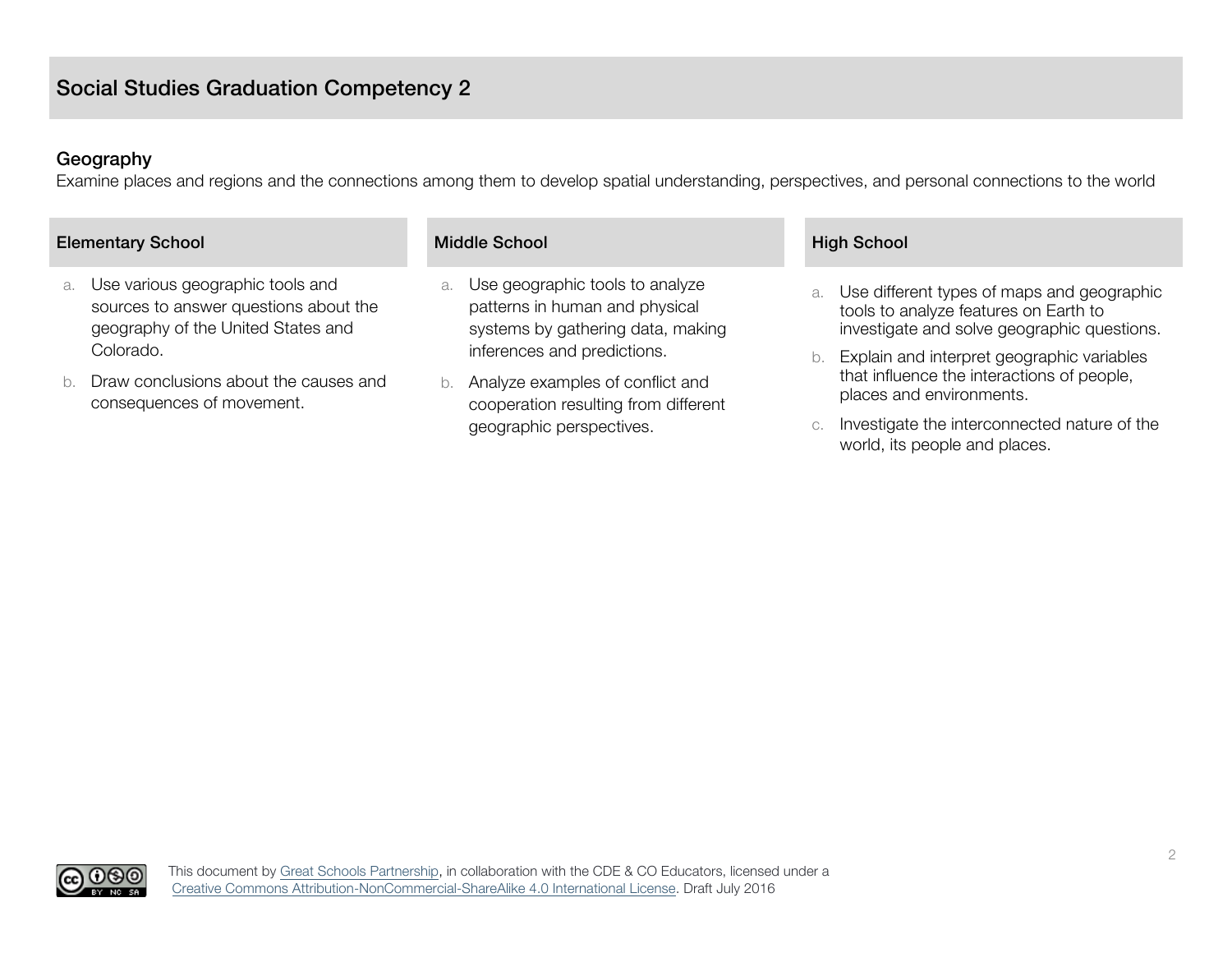### **Economics**

Acquire the knowledge and economic reasoning skills to make sound financial decisions and understand the allocation of scarce resources in societies through analysis of individual choice, market interaction, and public policy

### Elementary School Nicol Middle School Middle School High School

- a. Describe how government and market structures influence financial institutions.
- b. Identify how financial institutions are used to manage personal finances (PFL).

- a. Analyze the role of supply, demand, and economic freedom in different economic systems.
- b. Examine how the distribution of resources influences economic production and individual choices, including credit and debt.

- a. Analyze and evaluate how choices are made about how individuals, businesses, governments, and societies allocate resources.
- b. Evaluate how governmental economic decisions and business competition affect markets.
- c. Design, analyze, and apply a financial plan based on short- and long-term financial goals including spending, saving and investment options and evaluate riskmanagement strategies.